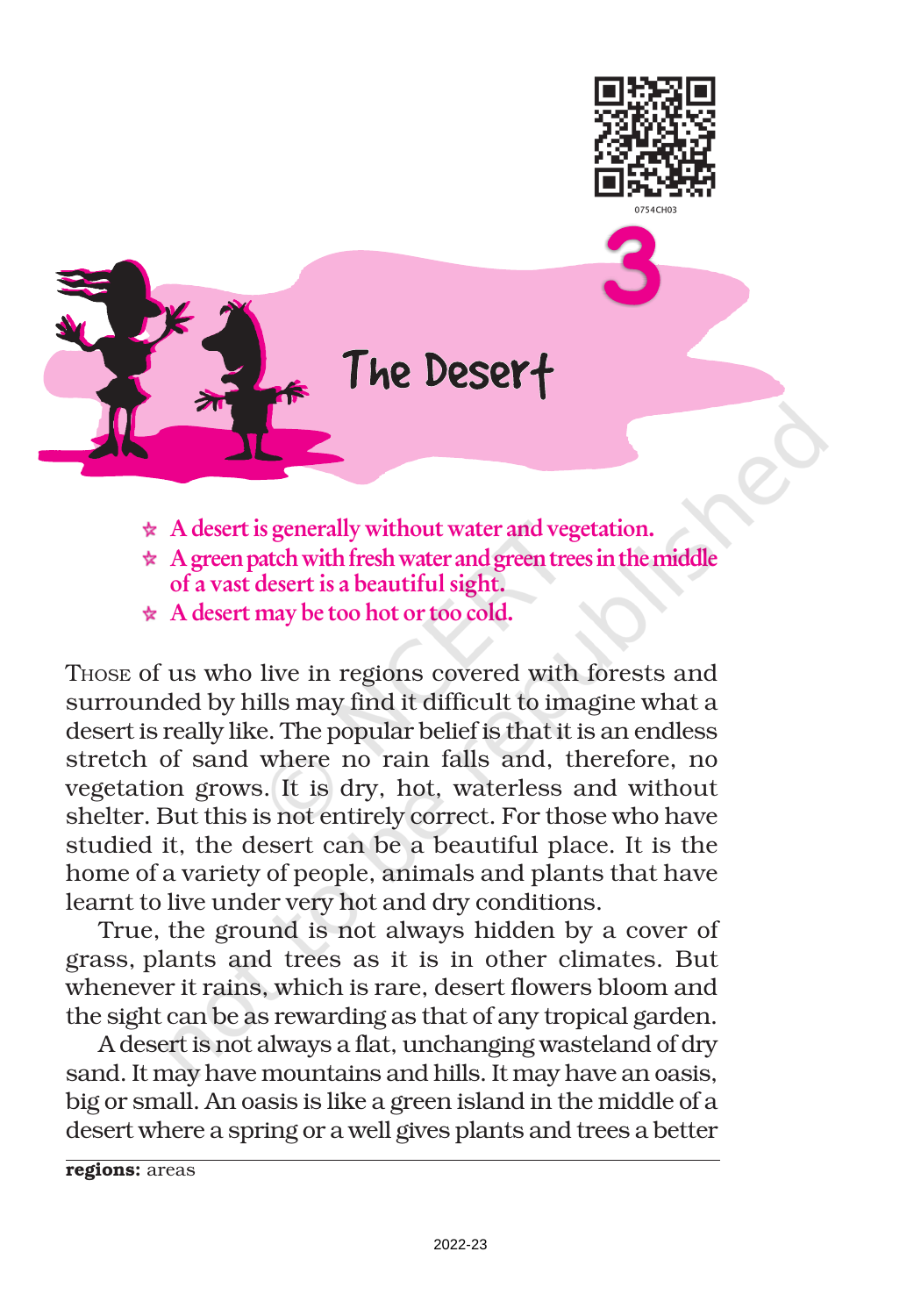

chance to grow. A desert may be hot like the Thar or cold like Ladakh. But, generally speaking, if a place has little or no water and vegetation, people usually call it a desert.

Some deserts are almost totally without water. In such places, strong winds blow raising heaps of sand and depositing them as mounds. These are called 'sand dunes' that shift and move endlessly across the desert. Few plants can survive on such dry, shifting sands.

## omprehension Check

- 1. From the first paragraph
	- (i) pick out two phrases which describe the desert as most people believe it is;
	- (ii) pick out two phrases which describe the desert as specialists see it.

Which do you think is an apt description, and why?

2022-23

mounds: big heaps

16An Alien Hand

An Alien Hand<br>16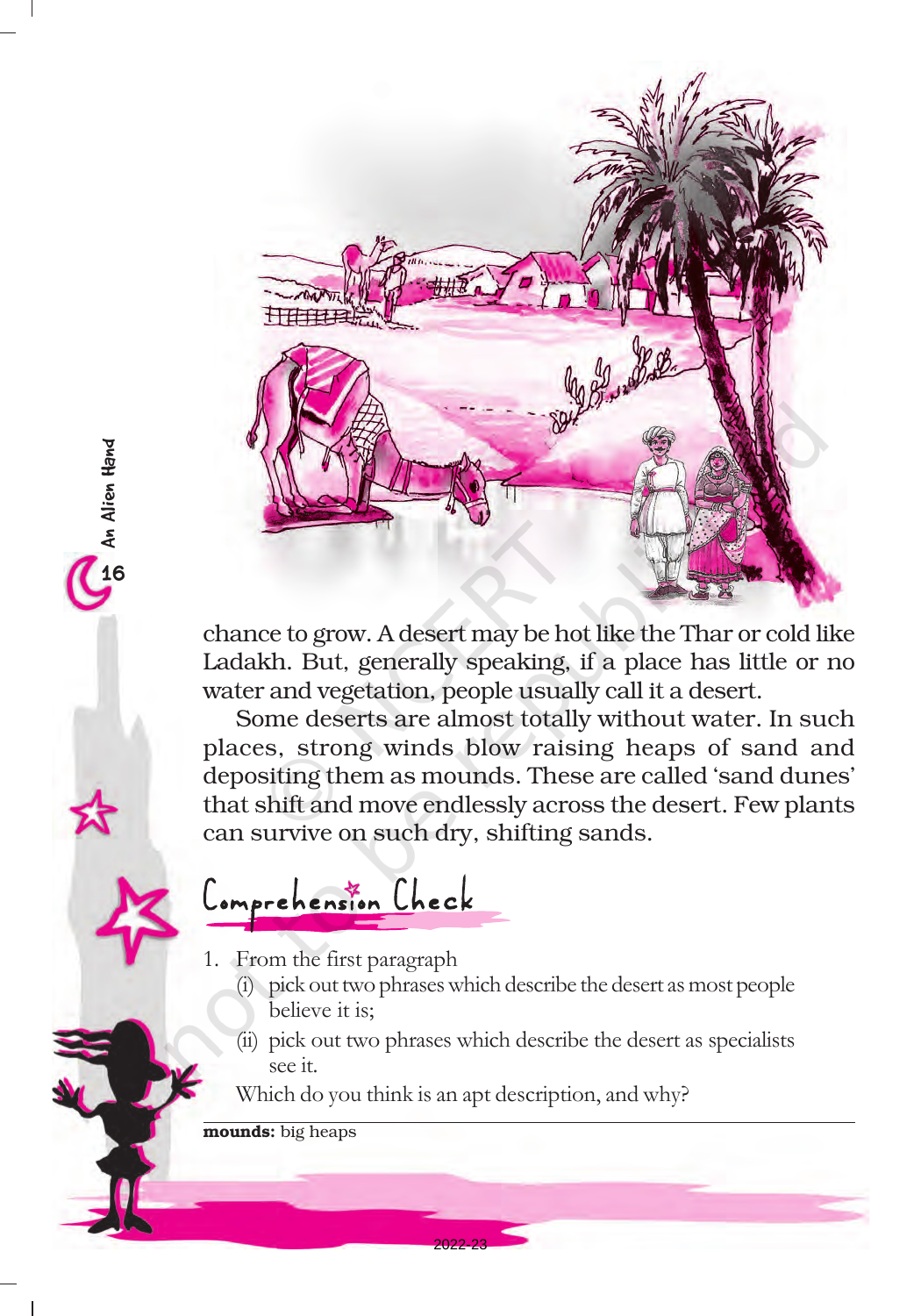2. The phrases on the left in the following box occur in the text. Match each of them with a phrase on the right.

| (i) an endless stretch of sand        | • fertile place with water and<br>plants in a desert |
|---------------------------------------|------------------------------------------------------|
| (ii) waterless and without<br>shelter | • not visible because the grass<br>is thick          |
| an oasis                              | • nothing but sand as far as one<br>can see          |
| (iv) hidden by a cover of grass       | • no water and no shade                              |

- $\star$  Desert plants and animals learn to require much less water than most plants and animals.
- $\star$  The camel is a typical desert animal.
- $\star$  Smaller desert animals have unusual means of satisfying their need for water.

17

The Desert

All living things need water in order to survive. The few plants and animals that live in deserts have developed the ability to require less water than most plants and animals. The camel, popularly known as the 'ship of the desert', can drink a lot of water at one time. Camels can do without

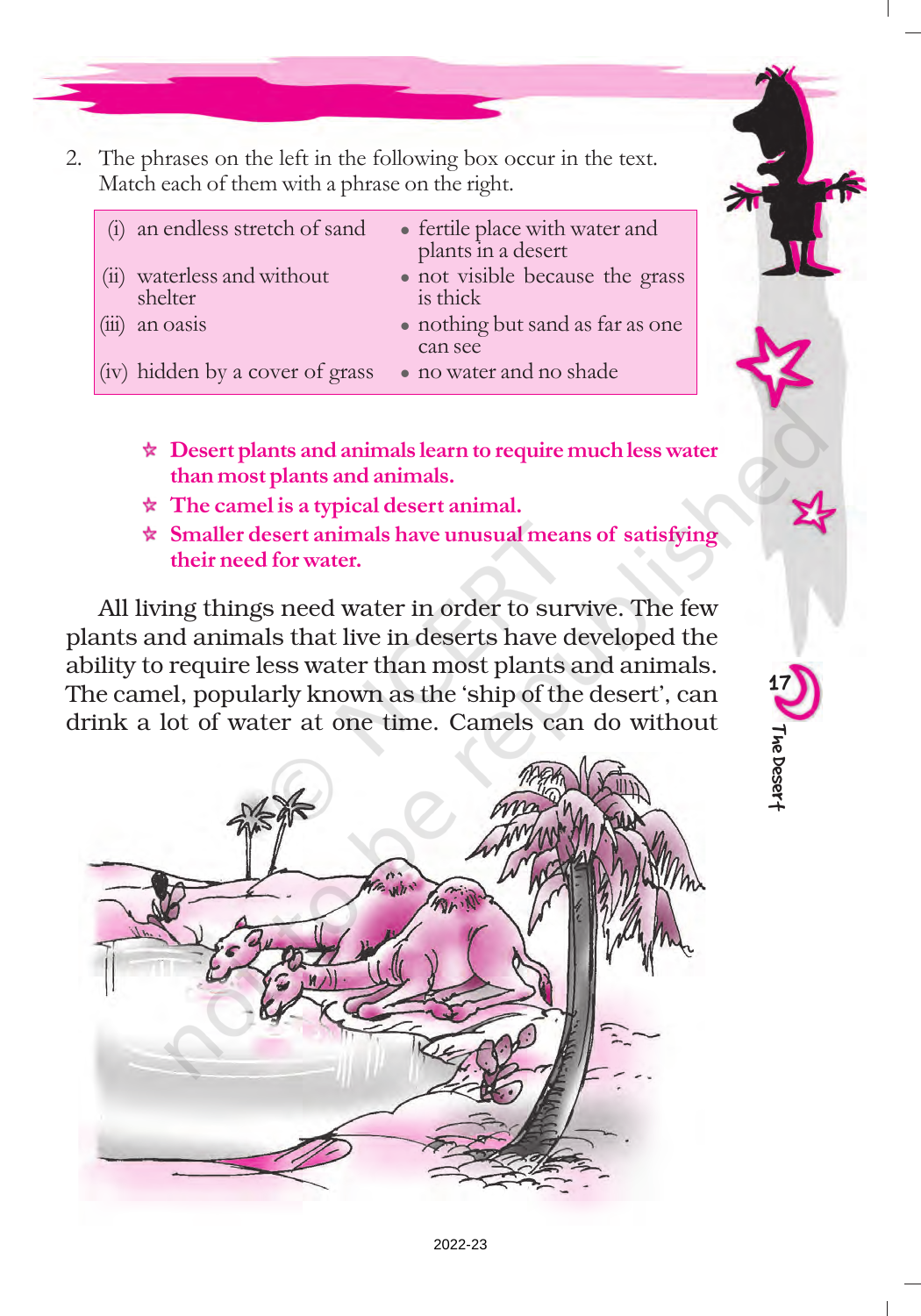

18An Alien Hand

**An Alien Hand** 

water for days together. The reason is they sweat very little. We sweat because we must keep our body temperature constant. We sweat when it gets hot, and this cools the body. Camels can stand high body temperature. They don't need to sweat and can, therefore, retain the water they drink for long periods of time.

The smaller desert animals do not drink water. They burrow underground during the hot day and come out at night to eat. Some of them eat other animals and get the water they need from the moisture in the meat. Others eat plants and seeds and get the water they need from plant juices.

Desert plants also adapt themselves to the life they lead. Cactus plants store water in their thick stems. Their roots lie close to the surface of the ground and quickly absorb the moisture from the light rains that occasionally fall. The major feature of all deserts is, of course, dryness and

**burrow:** move underground by digging **moisture:** wetness adapt: change absorb: take in completely

2022-23